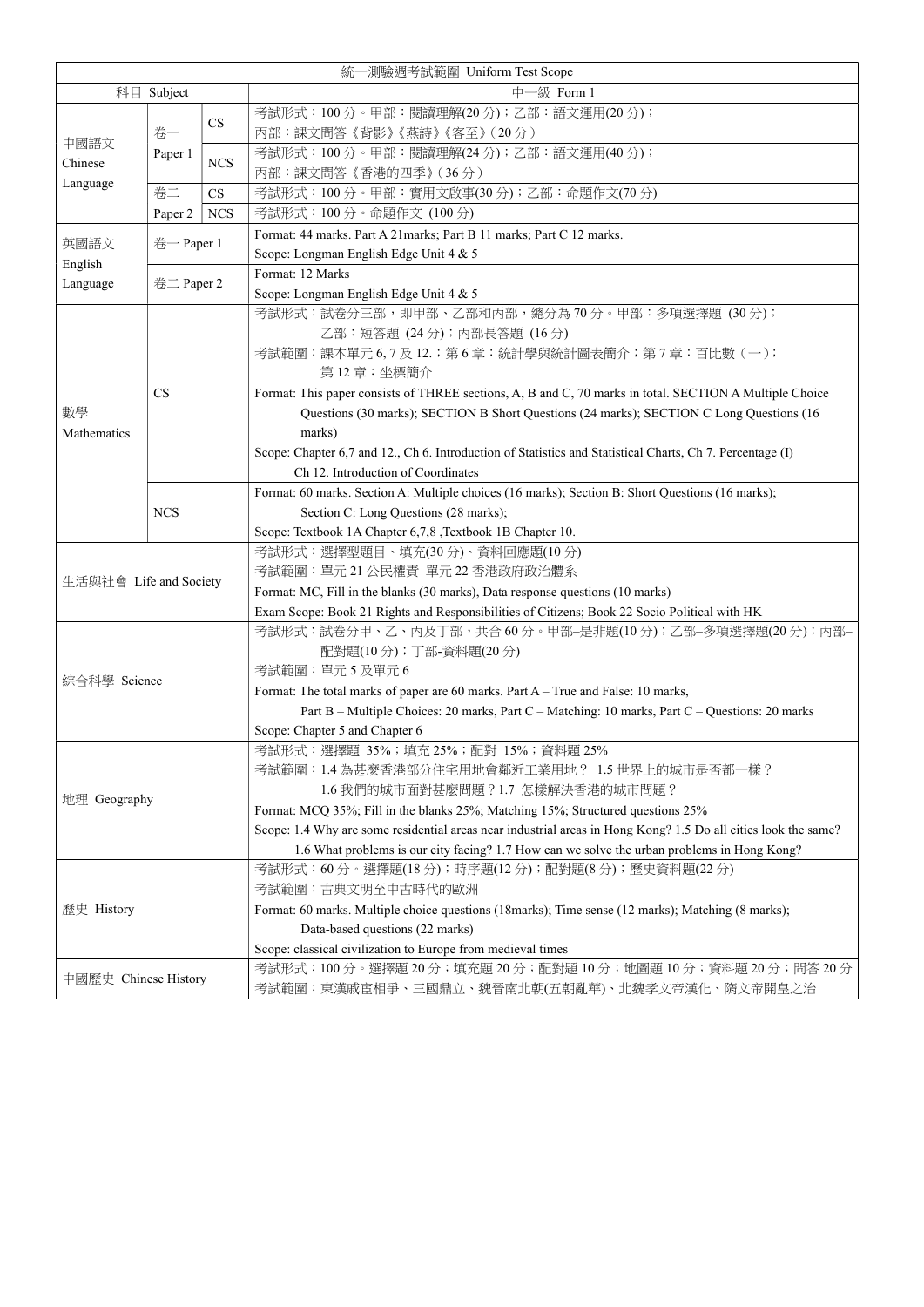| 統一測驗週考試範圍 Uniform Test Scope |                |            |                                                                                                   |  |  |
|------------------------------|----------------|------------|---------------------------------------------------------------------------------------------------|--|--|
| 科目<br>Subject                |                |            | 中二級 Form 2                                                                                        |  |  |
| 中國語文<br>Chinese<br>Language  | 卷一             |            | 考試形式:100分。甲部:閱讀理解(50分);乙部:語文運用(20分);                                                              |  |  |
|                              |                | CS         | 丙部:課文問答《釣勝於魚》《風箏》(30分)                                                                            |  |  |
|                              | Paper 1        | <b>NCS</b> | 考試形式:100分。課文問答:《上茶樓》(30分);閱讀理解(課外篇章)(40分);語文運用(30分)                                               |  |  |
|                              | 卷二             | CS         | 考試形式:100分。甲部:應用文寫作(30分);乙部:命題作文(70分)                                                              |  |  |
|                              | Paper 2        | <b>NCS</b> | 考試形式:100分。作句(30分);命題作文(70分)                                                                       |  |  |
|                              | $\#$ – Paper 1 |            | Format: Part A Reading (26 marks), Part B Grammar (11 marks), Part C Vocab (10 marks)             |  |  |
| 英國語文                         |                |            | Scope: Longman English Edge unit 4 Language and communication and unit 5 The unexplained          |  |  |
| English                      |                |            | Format: Question 1: Short story, Question 2: Short story                                          |  |  |
| Language                     | $#$ 二 Paper 2  |            | Scope: Longman English Edge unit 4 Language and communication and unit 5 The unexplained          |  |  |
|                              |                |            | 考試形式:63分。甲部:多項選擇題(30分);乙部:短答題(22分);丙部:長答題 (11分)                                                   |  |  |
|                              |                |            | 考試範圍:課本 2A 單元 5,6、課本 2B 單元 8,9                                                                    |  |  |
|                              | CS             |            | Format: 63 marks. Section A: Multiple choices (30 marks); Section B: Short Questions (22 marks);  |  |  |
| 數學                           |                |            | Section C: Long Questions (11 marks)                                                              |  |  |
| Mathematics                  |                |            | Scope: Textbook 2A 5,6, Textbook 2B chapter 8,9                                                   |  |  |
|                              |                |            | Format: 70 marks. Section A: Multiple choices (30 marks); Section B: Short Questions (20 marks);  |  |  |
|                              | <b>NCS</b>     |            | Section C: Long Questions (20 marks)                                                              |  |  |
|                              |                |            | Scope: Chapter 4-9                                                                                |  |  |
|                              |                |            | 考試形式: 14分。資料回應題 (14分)                                                                             |  |  |
| 生活與社會 Life and Society       |                |            | 考試範圍:單元 24:中國國民的生活 第一和第二課                                                                         |  |  |
|                              |                |            | Format: 14 marks. Data response questions (14 marks)                                              |  |  |
|                              |                |            | Scope: Book 24: Life of Chinese nationals Chapter 1 & 2                                           |  |  |
|                              |                |            | 考試形式: 60分;甲部10分、乙部10分、丙部10分、丁部30分                                                                 |  |  |
| 綜合科學 Science                 |                |            | 考試範圍: 新編基礎科學 第 2A 冊 單元 8 電的使用                                                                     |  |  |
|                              |                |            | Format: 60 marks; Part A 10 marks; Part B 10 marks; Part C 10 marks; Part D 30 marks.             |  |  |
|                              |                |            | Scope: New mastering Science 2A Unit 8 Making use of electricity                                  |  |  |
|                              |                |            | 考試形式:選擇題 30%;填充題 20%;配對題 20%;資料題 30%                                                              |  |  |
|                              |                |            | 考試範圍:4.2 水從哪裏來?4.3 中國有哪些水資源?這些資源是怎樣分佈的?                                                           |  |  |
| 地理 Geography                 |                |            | 4.4 泛濫為中國帶來甚麼問題                                                                                   |  |  |
|                              |                |            | Format: MCQ 30%; Fill in the blank 20%; Matching 20%; Structured question 30%                     |  |  |
|                              |                |            | Scope: 4.2 Where does water come from? 4.3 What and where are China's water resources?            |  |  |
|                              |                |            | 4.4 What problems does flooding bring to China?                                                   |  |  |
| 歷史 History                   |                |            | 考試形式:60分。選擇題(18分);時序題(12分);配對題(8分);歷史資料題(22分)                                                     |  |  |
|                              |                |            | 考試範圍:古典文明至中古時代的歐洲                                                                                 |  |  |
|                              |                |            | Format: 60 marks. Multiple choice questions (18marks); Time sense (12 marks); Matching (8 marks); |  |  |
|                              |                |            | Data-based questions (22 marks)                                                                   |  |  |
|                              |                |            | Scope: classical civilization to Europe from medieval times                                       |  |  |
| 中國歷史 Chinese History         |                |            | 考試形式:100 分。選擇題 20 分;填充題 20 分;配對題 10 分;地圖題 10 分;資料題 20 分;問答 20 分                                   |  |  |
|                              |                |            | 考試範圍:明代君主獨裁政治、鄭和下西洋、女真族的興起與康雍乾盛世、清初懷柔與高壓的統治政策                                                     |  |  |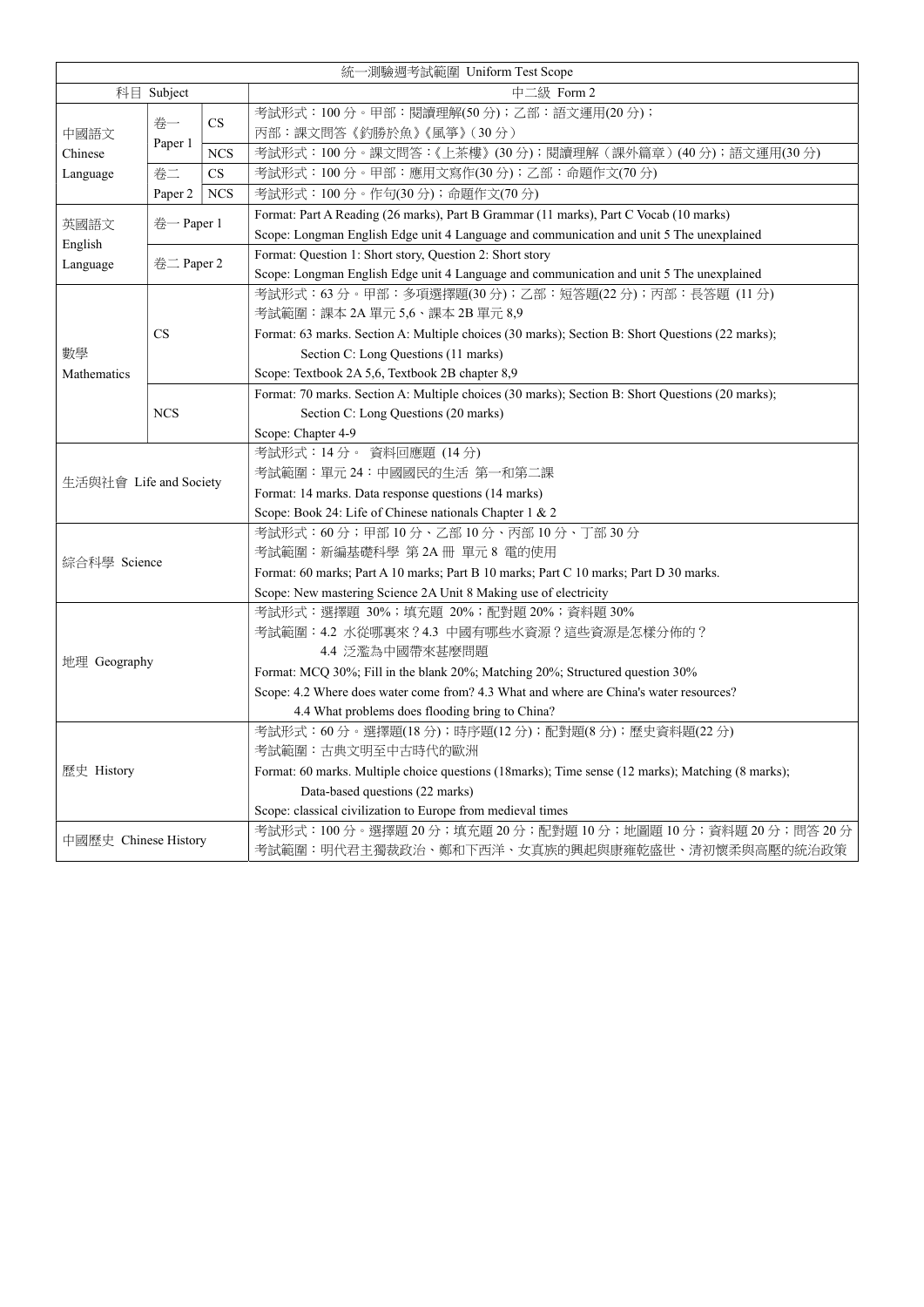| 統一測驗週考試範圍 Uniform Test Scope |                |            |                                                                                                            |  |  |  |
|------------------------------|----------------|------------|------------------------------------------------------------------------------------------------------------|--|--|--|
| 科目 Subject                   |                |            | 中三級 Form 3                                                                                                 |  |  |  |
|                              |                |            | 考試形式:100分。甲部:閱讀理解(課外篇章)(60分);乙部:語文運用(10分);丙部:課文問答:《水                                                       |  |  |  |
| 中國語文<br>Chinese<br>Language  | 卷一             | CS         | 調歌頭・明月幾時有》、《虞美人・春花秋月何時了》、《【越調】天淨沙・秋思》(30分)                                                                 |  |  |  |
|                              | Paper 1        | <b>NCS</b> | 考試形式:100分。課文問答:《綠色校園》(30分);閱讀理解(課外篇章)兩篇(40分);語文運用(30分)                                                     |  |  |  |
|                              | 卷二             | CS         | 考試形式:100分。甲部:實用文寫作(30分);乙部:命題作文(70分)                                                                       |  |  |  |
|                              | Paper 2        | <b>NCS</b> | 考試形式:100分。甲部:實用文寫作(30分);乙部:命題作文(70分)                                                                       |  |  |  |
|                              |                |            | F3E1: Total: 62 marks.                                                                                     |  |  |  |
| 英國語文                         |                |            | Format: Part A Reading (34 marks), Part B Grammar (14 marks), Part C Vocab (14 marks)                      |  |  |  |
|                              |                |            | Scope: Longman English Edge Unit 4 Future living and unit 5 Think before you shop                          |  |  |  |
|                              | $\#$ - Paper 1 |            | F3E2: Total 66 marks.                                                                                      |  |  |  |
|                              |                |            | Format: Part A Reading (35 marks), Unit 4; Part B Grammar (15 marks), Unit 4 and 5;                        |  |  |  |
| English                      |                |            | Pat C Vocabulary (16 marks), Unit 4 and 5                                                                  |  |  |  |
| Language                     |                |            | Scope: Longman English Spark Unit 4 Future Living and Unit 5 Think Before You Shop.                        |  |  |  |
|                              |                |            | F3E1 and F3E2:                                                                                             |  |  |  |
|                              |                |            | Format: Total 12 marks.                                                                                    |  |  |  |
|                              | 卷二 Paper 2     |            | Scope: Longman English Edge/Spark Unit 4 Future Living and Unit 5 Think Before You Shop.                   |  |  |  |
|                              |                |            | All students are to choose one of two writing questions.                                                   |  |  |  |
|                              |                |            | 考試形式:70 分。多項選擇題(30 分);短答題(15 分);長答題 (25 分)                                                                 |  |  |  |
|                              |                |            | 考試範圍:課本 3B 單元 6 至 8                                                                                        |  |  |  |
| 數學                           | <b>CS</b>      |            | Format: 70 marks. Multiple choices (30 marks); Short Questions (15 marks); Long Questions (25 marks)       |  |  |  |
| Mathematics                  |                |            | Scope: Textbook 3B chapter 6 - 8                                                                           |  |  |  |
|                              | <b>NCS</b>     |            | Format: 90 marks. Multiple choices (30 marks); Section B (38 marks); Section C (22 marks);                 |  |  |  |
|                              |                |            | Scope: Textbook 3A Chapter 6, Textbook 3B Chapter 7 & 8.                                                   |  |  |  |
|                              |                |            | 考試形式:選擇型題目(10分)、排序(9分)、配對(5分)、資料回應題(21分)                                                                   |  |  |  |
| 生活與社會 Life and Society       |                |            | 考試範圍:香港的勞工市場                                                                                               |  |  |  |
|                              |                |            | Format: MC(10M), Ordering (9M), Matching (5M) ; Data response questions (21M)                              |  |  |  |
|                              |                |            | Scope: Labor Market of HK                                                                                  |  |  |  |
|                              |                |            | 考試形式:是非題 - 10分、多項選擇題 - 10分、填充題 - 10分、結構性問題 - 20分                                                           |  |  |  |
|                              |                |            | 考試範圍:Ch 13.1 原子和元素、Ch 13.2 週期表、Ch 13.3 化合物和混合物、Ch 13.4 金屬、                                                 |  |  |  |
|                              |                |            | Ch 13.5 現今世界的材料、Ch 13.6 使用材料所帶來的環境問題                                                                       |  |  |  |
| 綜合科學 Science                 |                |            | Format: TF Questions – 10 marks, Multiple choice – 10 marks, Fill in the blanks – 10 marks,                |  |  |  |
|                              |                |            | Structural Questions - 20 marks                                                                            |  |  |  |
|                              |                |            | Scope: Ch 13.1 Atoms & Elements, Ch 13.2 Periodic Table, Ch 13.3 Compounds & Mixtures, Ch 13.4 Metals,     |  |  |  |
|                              |                |            | Ch 13.5 Materials of the Modern World, Ch 13.6 Environmental Problems Associated with the Use of           |  |  |  |
|                              |                |            | Materials                                                                                                  |  |  |  |
|                              |                |            | 考試形式:選擇題 25%;填充題 20%;配對題 20%;資料題 35%                                                                       |  |  |  |
|                              |                |            | 考試範圍:8.2 人類怎樣利用海洋?8.3 過度捕魚造成甚麼問題?8.4 海洋污染造成甚麼問題?                                                           |  |  |  |
| 地理 Geography                 |                |            | 8.5 解決海洋問題有甚麼困難?                                                                                           |  |  |  |
|                              |                |            | Format: MCQ 25%; Fill in the blank 20%; Matching 20%; Structured question 35%                              |  |  |  |
|                              |                |            | Scope: 8.2 How do humans make use of the oceans? 8.3 What are the problems caused by overfishing? 8.4 What |  |  |  |
|                              |                |            | are the problems caused by marine pollution? 8.5 What are the difficulties in solving our ocean problems?  |  |  |  |
|                              |                |            | 考試形式:60分。選擇題(18分);時序題(12分);短問答(8分);歷史資料題(22分)                                                              |  |  |  |
|                              |                |            | 考試範圍:第二次世界大戰                                                                                               |  |  |  |
| 歷史 History                   |                |            | Format: 60 marks. Multiple choice questions (18 marks); Time sense (12 marks); Short Question (8 marks);   |  |  |  |
|                              |                |            | Data-based questions (22 marks)                                                                            |  |  |  |

|                      | Scope: The second world war                                     |
|----------------------|-----------------------------------------------------------------|
| 中國歷史 Chinese History | 考試形式:100 分。選擇題 20 分;填充題 20 分;配對題 10 分;地圖題 10 分;資料題 20 分;問答 20 分 |
|                      | 考試範圍:孫中山與辛亥革命、袁世凱稱帝與軍閥混戰、五四運動、國共第一次合作                           |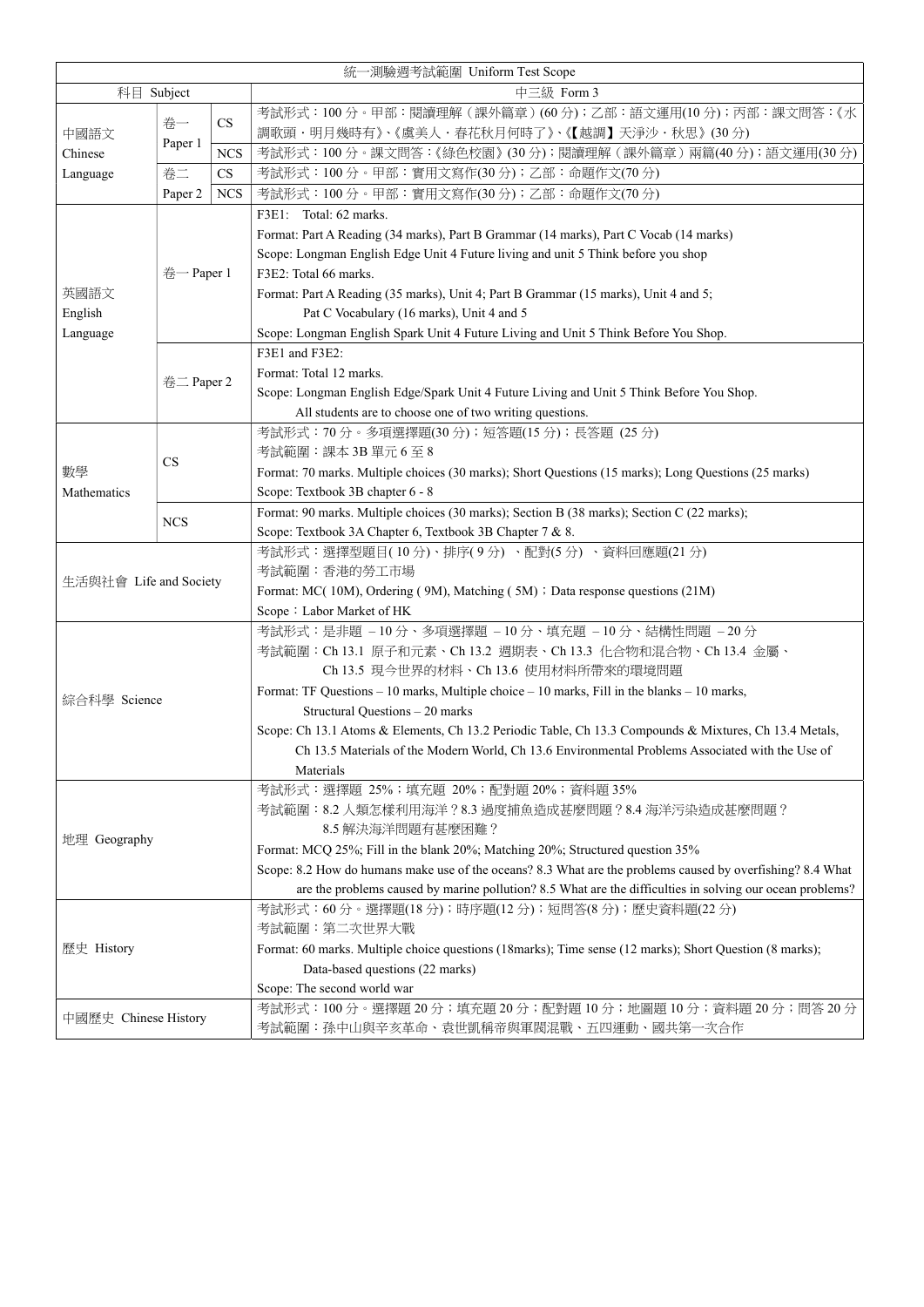|                                 |                |            | 統一測驗週考試範圍 Uniform Test Scope                                                                                                                                                                      |  |  |  |  |
|---------------------------------|----------------|------------|---------------------------------------------------------------------------------------------------------------------------------------------------------------------------------------------------|--|--|--|--|
| 科目 Subject                      |                |            | 中四級 Form 4                                                                                                                                                                                        |  |  |  |  |
|                                 | 卷一             |            | 考試形式:100分。甲部:指定閱讀篇章《勸學》《魚我所欲也》《逍遙遊》(30分);                                                                                                                                                         |  |  |  |  |
| 中國語文<br>Chinese                 |                | CS         | 乙部:閱讀理解(70分)                                                                                                                                                                                      |  |  |  |  |
|                                 | Paper 1        |            | 考試形式:100分。課文問答:《我為甚麼要學習》(30分);閱讀理解(課外篇章)兩篇(40分);                                                                                                                                                  |  |  |  |  |
|                                 |                | <b>NCS</b> | 語文運用(30分)                                                                                                                                                                                         |  |  |  |  |
| Language                        | 卷二             | CS         | 考試形式:100 分。甲部:應用文寫作演講詞(30 分);乙部:命題作文(70 分)                                                                                                                                                        |  |  |  |  |
|                                 | Paper 2        | <b>NCS</b> | 考試形式:100分。作句(30分);命題作文(70分)                                                                                                                                                                       |  |  |  |  |
|                                 |                |            | 4E1: Total 67 marks.<br>4E2: 44 marks.                                                                                                                                                            |  |  |  |  |
|                                 |                |            | Format: Part A: 37 marks.; Part B: 30 marks.<br>Format: Part A 15marks; Part B 29 marks;                                                                                                          |  |  |  |  |
| 英國語文                            | $\#$ – Paper 1 |            | Scope: Part A: Oxford Essential Textbook Volume 1-Unit 4-<br>Scope: Oxford Essentials Advanced, Unit 3<br>Lights, camera, action!; Part B Oxford Essential<br>Winner Takes All and Unit 4 Lights, |  |  |  |  |
| English                         |                |            | Textbook Volume 1-Unit3- Winner takes all<br>Camera, Action!                                                                                                                                      |  |  |  |  |
| Language                        | 卷二 Paper 2     |            | 4E1 and 4E2: Format: 100 marks. Part A;                                                                                                                                                           |  |  |  |  |
|                                 |                |            | Scope: Oxford Essential Textbook Volume 1-Unit3- speech; Part B choose one question out of three; Scope:<br>Oxford Essential Textbook Volume 1-Unit 4- review/forum post/Unit3-report             |  |  |  |  |
|                                 |                |            | 考試形式: 70分;甲部:30分、乙部:16分、丙部 (多項選擇題):16題 (24分)                                                                                                                                                      |  |  |  |  |
|                                 | 必選-CS          |            | 考試範圍:第5-8課                                                                                                                                                                                        |  |  |  |  |
|                                 | Compulsory-CS  |            | Format: Section A: 30 marks; Section B: 16 marks; Section C: 16 questions (24 marks)                                                                                                              |  |  |  |  |
| 數學                              | 必選-NCS         |            | Scope: Ch. $5-8$                                                                                                                                                                                  |  |  |  |  |
| Mathematics                     | Compulsory-NCS |            | Format: 72 marks. Multiple choices (24 marks); Section B1 (26 marks); Section B2 (22 marks);<br>Scope: Textbook 4A Chapter 4 & 5, Textbook 2B Chapter 8 (Law of Indices).                         |  |  |  |  |
|                                 |                |            |                                                                                                                                                                                                   |  |  |  |  |
|                                 |                |            | 考試形式:共 5題 50分<br>考試範圍: 第 2-3課                                                                                                                                                                     |  |  |  |  |
|                                 | 選修 Elective    |            | Format: 5 questions (50 marks)                                                                                                                                                                    |  |  |  |  |
|                                 |                |            | Scope: Ch. 2 - 3                                                                                                                                                                                  |  |  |  |  |
| 公民與社會發展 Citizenship and         |                |            | 考試形式:選擇型題目 (5分)、資料回應題(14分)                                                                                                                                                                        |  |  |  |  |
| Social Development              |                |            | 考試範圍:國家主權和香港特別行政區的憲制關係(主權治權在中國),<br>「一國兩制」及《基本法》的法律依據                                                                                                                                             |  |  |  |  |
|                                 |                |            | Format: MC (5 $\angle$ ) ; Data response questions (14 marks)                                                                                                                                     |  |  |  |  |
|                                 |                |            | Scope: Constitutional relationship between the country and the Hong Kong Special Administrative Region                                                                                            |  |  |  |  |
|                                 |                |            | (HKSAR) (China has indisputable sovereignty and jurisdiction over Hong Kong), "one country, two<br>systems" and its legal basis                                                                   |  |  |  |  |
|                                 |                |            | 考試形式:甲部:選擇題(16題)佔35%;乙部:問答題(42分)佔65%                                                                                                                                                              |  |  |  |  |
|                                 |                |            | 考試範圍:第二冊 (力學) 第1-6課                                                                                                                                                                               |  |  |  |  |
| 物理 Physics                      |                |            | Format: Section A: MC (16questions) 35%; Section B: Long Questions (42 marks) 65%                                                                                                                 |  |  |  |  |
|                                 |                |            | Scope: Book 2 (Forces and Motions) Ch. 1 - 6                                                                                                                                                      |  |  |  |  |
|                                 |                |            | 考試形式:多項選擇題 – 30 分、結構性問題 – 50 分                                                                                                                                                                    |  |  |  |  |
|                                 |                |            | 考試範圍:Book 1B 鍵結與結構、Book 1C 金屬活性及金屬的反應、Book 1C 金屬的提取、                                                                                                                                              |  |  |  |  |
|                                 |                |            | Book 1C 摩爾計算、Book 1C 金屬的腐蝕                                                                                                                                                                        |  |  |  |  |
| 化學 Chemistry                    |                |            | Format: Multiple choice – 30 marks; Structural Questions – 50 marks                                                                                                                               |  |  |  |  |
|                                 |                |            | Scope: Book 1B Bondings & Structures, Book 1C Metal Reactivity & Reactions of Metals,                                                                                                             |  |  |  |  |
|                                 |                |            | Book 1C Extraction of Metals, Book 1C Mole Calculation, Book 1C Corrosion of Metals                                                                                                               |  |  |  |  |
|                                 |                |            | 考試形式:多項選擇題 25分、長問答 50分                                                                                                                                                                            |  |  |  |  |
|                                 |                |            | 考試範圍:第 9-14 課                                                                                                                                                                                     |  |  |  |  |
| 生物 Biology                      |                |            | Format: Multiple choice 25 marks, Long Question 50 marks                                                                                                                                          |  |  |  |  |
|                                 |                |            | Scope: Chapter 9-14                                                                                                                                                                               |  |  |  |  |
|                                 |                |            | 考試形式:60分;甲部:選擇題(共 24 題,全答,佔 24 分);                                                                                                                                                                |  |  |  |  |
| 地理 Geography                    |                |            | 乙部:資料分析題(36分)。四題選答兩題;每題 18分                                                                                                                                                                       |  |  |  |  |
|                                 |                |            | 考試範圍:管理河流和海岸環境(2.1 節、2.2 節、2.3 節、2.4 節)                                                                                                                                                           |  |  |  |  |
|                                 |                |            | 考試形式:40分。甲部:多項選擇題(15分);乙部:短答題(25分)                                                                                                                                                                |  |  |  |  |
| 經濟 Economics                    |                |            | 考試範圍:課本1 單元 3-7 及 課本 2 單元 11-14                                                                                                                                                                   |  |  |  |  |
|                                 |                |            | Format: 40 marks. Section A: Multiple choices (15 marks); Section B: Short Questions (25 marks);                                                                                                  |  |  |  |  |
|                                 |                |            | Scope: Book 1 Chapter 3 - 7 and Book 2 Chapter 11 - 14                                                                                                                                            |  |  |  |  |
|                                 |                |            | 考試形式:40分。資料題(15分) ;論述題(25分)                                                                                                                                                                       |  |  |  |  |
| 歷史 History                      |                |            | 考試範圍:第二次世界大戰前(維持和平的努力和成因)                                                                                                                                                                         |  |  |  |  |
|                                 |                |            | Format: 40 marks. DBQ (15 marks); Essay (25 marks)                                                                                                                                                |  |  |  |  |
|                                 |                |            | Scope: The second World War (Peacekeeping efforts and the causes)                                                                                                                                 |  |  |  |  |
| 中國歷史 Chinese History            |                |            | 考試形式:資料題50分。                                                                                                                                                                                      |  |  |  |  |
|                                 |                |            | 考試範圍:隋文帝開皇之治、唐太宗貞觀之治、唐玄宗開元之治                                                                                                                                                                      |  |  |  |  |
| 資訊及通訊科技 Information &           |                |            | Format: MC (12 marks), Long Questions (16 marks)                                                                                                                                                  |  |  |  |  |
| <b>Communication Technology</b> |                |            | Chapter 7,8, 11 and 12                                                                                                                                                                            |  |  |  |  |
| 視覺藝術 Visual Arts                |                |            | Drawing Techniques on Facial Features                                                                                                                                                             |  |  |  |  |